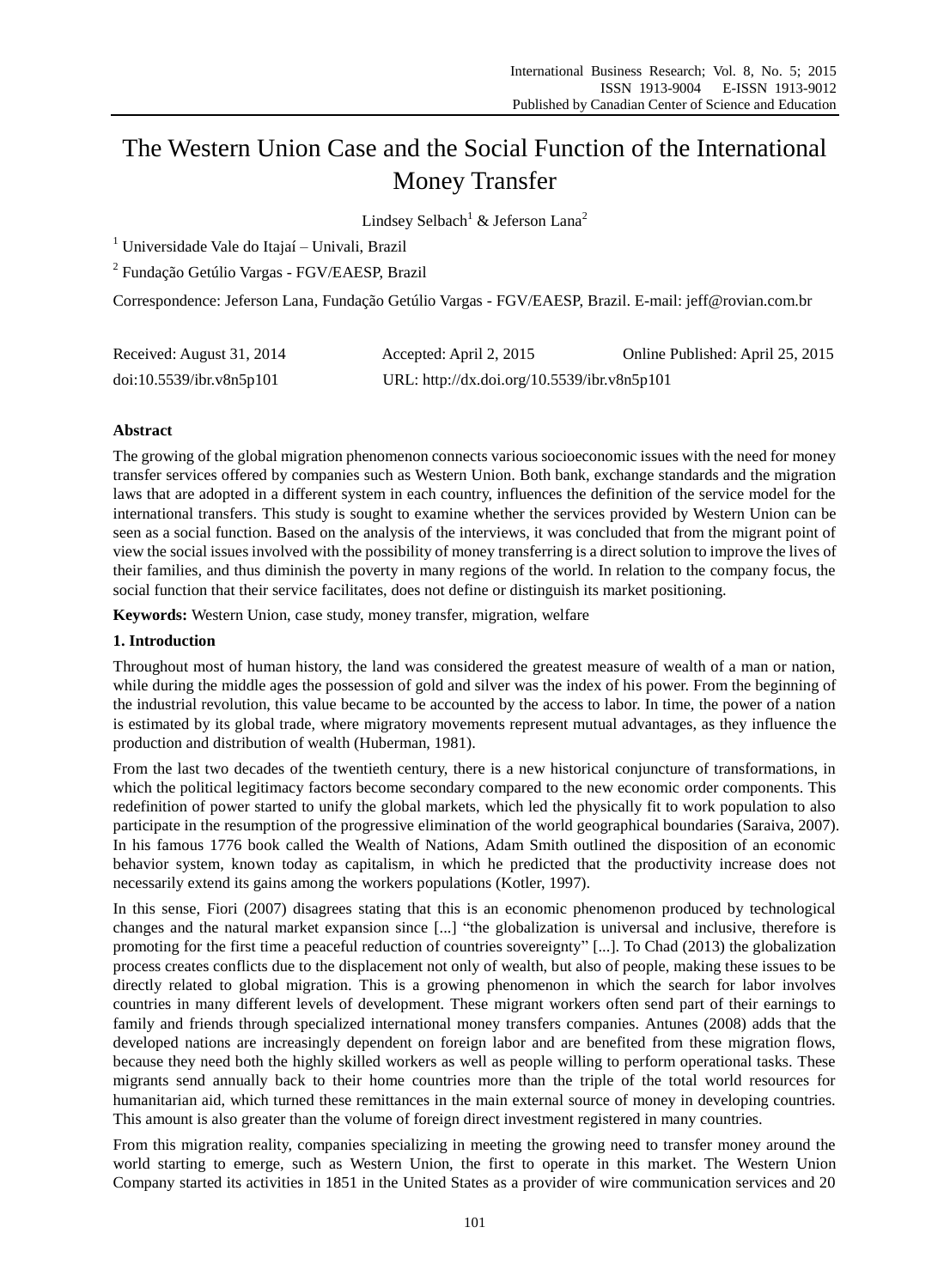years later introduced the first money transfer service. It is headquartered in Englewood, Colorado and employs approximately 8 thousand people (as of January 2012). The company recorded revenues of USD 5,491.400 million in 2011, an increase of 5.8% over the 2010 profit. The company is the global money transfer leader, with 17% of the market share in the cross-border remittances segment (Western Union, 2013).

Since 1997, the Western Union financial services for receiving and sending money internationally is available in Brazil, operating through a network of agents in about 485 thousand locations in over 200 countries and territories around the world. In 2012 Western Union received a license from the Central Bank of Brazil to operate as an exchange broker, but continues working through Bradesco and Banco do Brasil, as well as other authorized financial agents. Is through the now called Western Union Bank of Brazil SA, that the company also started to provide a complete portfolio of its products and services in the Brazilian market, including national money transfer services (Bank of Brazil, 2013).

This article intends to investigate the operation of the money transferring process mainly through Western Union, and if this company relates its services as a social benefit. The article is divided into four periods: a) the theoretical foundation that positions the phenomenon of international transfers; b) the methodology, which explains how the data was collected and analyzed; c) the data analysis and comments of the main findings; d) the final conclusion.

#### **2. Theoretical Reference**

## *2.1 World Migration*

Migration can be defined as the movement of people through a space related to economic, social, environmental, religious and political transformations. The motivations of individuals vary according to the development of each society, turning the migration in a historical and social phenomenon (Santos, 1997). These migrations compose a feature of the capitalism development. There has been a constant flow of international population and the recent history could not be well understood if this interaction between countries and their populations is not considered. The very identity of many of them, its formation as a nation was a product of the international movement of different people (Barreto, 2005). If a surplus working population is a necessary product of accumulation of the wealth development based on the capitalism, and it becomes the lever of capitalistic accumulation [...] it consist on a reserve labor army available, which belongs to capital in a so absolute matter, as if he had created at his own expense. This gives to its changing needs for valuing human material always ready to be explored, regardless the limits of the true population growth [...] It is not enough to capitalist production to have available workforce that is provided by the natural population growth. There is a need to have a freedom of action of an industrial army reserve independent of this natural barrier (Marx, 1984).

Since 2008 with the instability in the international scenario, the economic crisis hit the three main centers of the world development - United States, Europe and Japan. From that period on, these countries that were traditionally an attractive destiny for migrants, in some cases, have been monitoring the output of its citizens in search of a better living condition (Cruz, 2012). According to the World Organization for Migration, 214 million people now live outside their country of origin; this number corresponds to 3.1% of the world population. If they were grouped, the migrants would form the 5th most populous nation in the world. These movements in and out of the territories worldwide during the year 2012 exemplify the extremes. Qatar, announced in 2010 to be the chosen country to host the FIFA World Cup in 2022, leading the ranking for the greatest influx of immigrants in the Middle East. At the other extreme, regions threatened by internal tensions and civil wars, such as Jordan and Syria, saw their population decline steadily (Soares, 2012).

Between 2008 and 2012, more than 200 thousand foreigners received an authorization from the Brazilian government to work temporarily or permanently in the country. This fact provides evidence of the challenges that Brazilians must face in the future: the competition from well qualified foreigners. Over 40% of the top 500 U.S. companies ranking at the Fortune magazine were founded by immigrants or their decedents, including brands such as Apple, IBM, McDonald's and Disney. In Brazil, there are similar cases: Gerdau, Votorantim and WEG. Emerging countries have become more relevant on the global scenario, and the flow of Brazilians abroad is growing at a strong pace. A study done by Ernst & Young on global mobility of the labor force, shows that the number of projects that require the movement of people between countries is expected to grow over 20% in the next two years (Moreira, 2013).

With the record unemployment numbers, more than 1 million people left their home countries in search of work since the crisis began in 2008 in Europe, in what is being considered as the biggest exodus of the Old Continent in half a century. An example of this reality is Spain, which recorded 27% of unemployment among adults and 57% among young people in November of 2012. This way, thousands of Spaniards chose preferentially migrate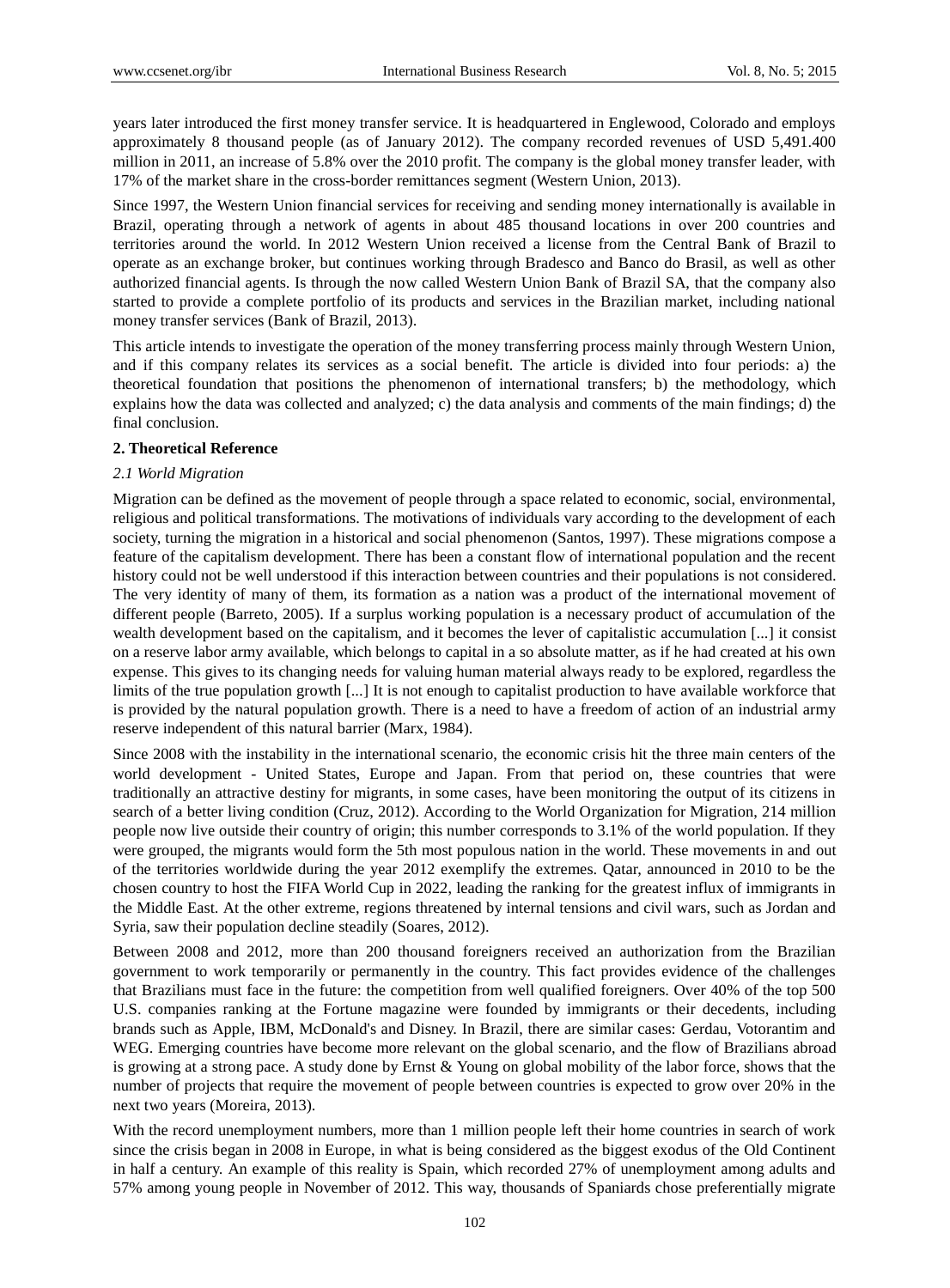to Germany (where the unemployment rate in the same period was only 5%), Switzerland and Brazil (Chad, 2013).

### *2.2 Foreign Capital Flow*

According to Luz (2008) "when an individual migrates to a country other than the one in which it was born he will bring its assets, rights and obligations to be integrated into the national economy". One of these migrations effects is related to the displacement of capital between countries, making the foreign exchange market in one of the global financial products to have the biggest annual growth (Toussaint, 2002). This financial globalization is both an international opening of financial markets and its deepening, along with the multiplication of services designed to meet the evolving needs of not only companies but individuals. The economic globalization is no longer represented only by the expansion of trade in goods, but is also characterized by the growth of capital movements (Norel, 2004).

Governments and financial institutions have favored the removal of legal barriers to the international movement of capital, but the World Bank describes that its goal is "the development of the productive resources for its member countries, thus contributing to improve in their own territory the living standards and conditions for its workers [...] But the main capitalist powers do not evoke as part of their interest to the emancipation of the Third World population, thus fostering a process of social development equitably divided (Toussaint, 2002.) In this sense, the cross border money transfer tends to relate to migration trends, economic opportunity and overall levels of employment and unemployment across the globe.

The top four countries that had the largest money transfers in the world in 2011 were India, China, Mexico and the Philippines, which cumulatively received around USD 130 billion. Due to the challenging global economy, including low consumer confidence and high unemployment, the demand for capital transfers slowed compared with its historical growth rates. Regulatory changes are imposing additional costs and affect the way in which the money transfer companies can operate, thus changing the competitive scenario (Marketline, 2012).

## *2.3 Migratory Foreign Capital Flow*

According to the migration and funds transfers report from the World Bank in 2010, remittance flows towards developing countries totaled about USD 440 billion worldwide. The study predicts a considerable increase in remittances by foreign workers to poor countries over the next two years. However, it is believed that the true amount of this money flow can be up to 50% higher, if is accounted the money taken by migrants themselves, friends or people nearby. Many countries are more aware of the role and potential of their expatriates. New technologies of banking systems, and the competition between international money transfer, are also tend to make services easier, safe and cheap (Bradley, 2010).

These remittances represent to Mexico and other Caribbean countries the main form of resources input in their economy, higher even in relation to the Foreign Direct Investment (FDI). The effectiveness of these transfers on the economic growth of the recipient countries in generating better income distribution is still uncertain. In general, the poverty reduction rate is on an average of 2.2%, which is not enough to effect a systematic reduction of poverty nationwide. However, when considering only the communities that receive the remittances, and not the whole country, it is noted that the receiving localities of 9 from the 11 countries analyzed, 50% or more of the population residing in such places would be below the poverty line if they could not count on this money transfer (Magalhães & Macchiavello Magalhaes, 2006). To Oliveira (2006) one of the biggest challenges for the world economy in the coming years is based on turning this "migration capital" in compatible integration and social stability, both in the country of origin as well as in the country of destination of these migrants.

## **3. Methodology**

This article was developed through a descriptive and exploratory case study, in order to obtain information by means of multiple sources of evidence related to the Western Union, a company whose activity is based on the financial services sector of global money transfer. The main objective was to analyze the importance of the capital transfer around the world and the impact that this service generates to the populations, and how this company is related to this topic. These analysis criteria are sustained by a qualitative research model, compiled both through primary data generated from interviews as well as secondary and documental data. The main sources used for the theoretical grounding that originate the secondary data were made available from articles in newspapers, magazines, web pages, and books. According to Bell (1989), the gathering of information allows the investigation of various aspects in relation to the same phenomenon; the validity and conclusions of the study are met, in these conditions through various sources of evidence.

For Yin (2001) the more sources are used, the more it can ensure the different perspectives of the study,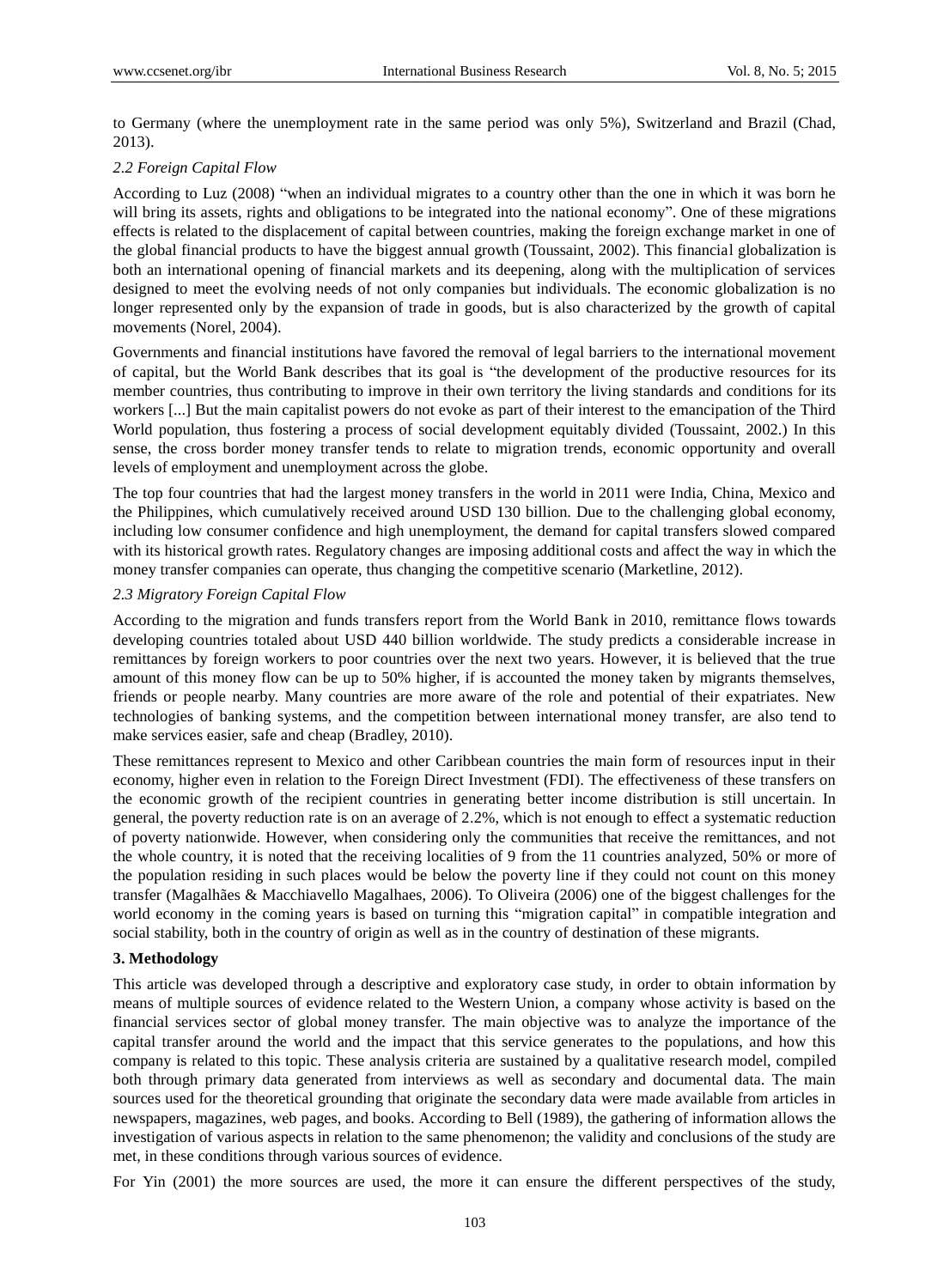obtaining important counterpoints and creating conditions for a triangulation of the data during its analysis. To Borgdan and Biklen (1994), the interview gets enough importance in the case study, because the researcher realizes how the subjects interpret their own experiences, since it is used to collect descriptive data, which allows freedom of observation from the aspects of the world in their own language.

The different types of interviews have been classified in different ways. Hamel (1993) considers the existence of three major kinds: structured, semi-structured and unstructured. They are divided into quantitative and qualitative (that also encompasses three classifications: conversational informal, guided and open). He also points out that this process tends to build a chain of evidence, which consist on setting the case study in such way that it can lead the reader to realize the evidence presentation that legitimize the study, from the research questions to its conclusions. The survey instrument used for the preparation of this article in particular, was done by the collection of primary data through structured conventional informal interviews, applied with a protocol system consisting of ten questions. These aforementioned interviews were transcribed in order to use their information in direct and indirect quotations in the body of this article. The interviews were held during the month of September 2013.

In order to understand how different actors perceive the function of the money transfer, we interviewed both users and offers. Also, we included some federal police officers, to capture the opinion of the State. The interviews followed a semi-structured format and took around thirty minutes each. Their compilations are presented in a summary form as follow in the Data Description.

### **4. Data Description**

#### *4.1 The Western Union*

The Western Union has as its primary service sending and receiving money from consumer to consumer, allowing individuals to move resources around the world. Due to increasing competition and in order to sustain its leadership and enhance its profit, the company is been expanding its distribution network since 2008, and today is the only company in the sector present in all countries of the world (Western Union, 2013).

The transaction portfolio consumer-to-consumer is much diversified geographically. In 2011 the company held 226 million transactions worldwide, the U.S. accounts for only 28.6% of total revenues, compared to 71.4% of revenues generated on the international markets. Europe, Middle East, Africa and South Asia region (EMEASA) in its consumer-to-consumer segment represented 43% of the company revenue in total (Marketline, 2012). According to an independent study conducted by Western Union, about 140 million small businesses worldwide are deprived of banking services, thus generating a demand for alternative channels of money transfer. In November 2011, Western Union acquired Travelex Global Business Payments in order to implement the expansion of the business-to-business transactions type. With the acquisition, the payments division for international business customers expanded its services to over 35 thousand clients a year in 14 countries. The global market of payments for the small and medium enterprises (SMEs) represented revenues of USD 24 billion in 2012 (Western Union, 2013).

Western Union has also invested in the use of electronic channels for money transactions, such as online money transfer services, through ATMs machines and with mobile phones. These services combined accounted for 3% of the company revenue in 2011. The net profit margin of the Western Union was about 28% in 2011. Given these profit margins, the market has attracted the interest of new technology companies. One of the best known is Xoom, a company based in San Francisco California, United States. Their rate is fixed at USD 6.00 per transaction online. Other new companies with significant online market share are Currency Fair and M-Via (Marketline, 2012).

#### *4.2 The Western Union Case Study*

In order to collect the largest possible number of primary data, nine interviews were conducted during the month of September 2013, both electronically (email and Skype) by phone and in person, totaling over 10 hours of investigative exploration. Among the interviewed participants for the sample, are customers of the international money transfer systems, as well as Western Union employees and other professionals from various fields who are connected in different ways to the processes involved in the money transfer across the globe.

In this sense, it is appropriate to relate the interviewed as follow: one (1) client of the international money transfer system from Brazil to Haiti, two (2) clients of the money transfer services from the United States to Brazil, one (1) management level employee of the Western Union outpost at the Banco do Brasil in the state of Santa Catarina, one (1) superintendent of the Regional Federal Police Office of the Santa Catarina state, one (1) store manager of an money exchange company in a city on the Itajaí Valley, one (1) attorney specialized in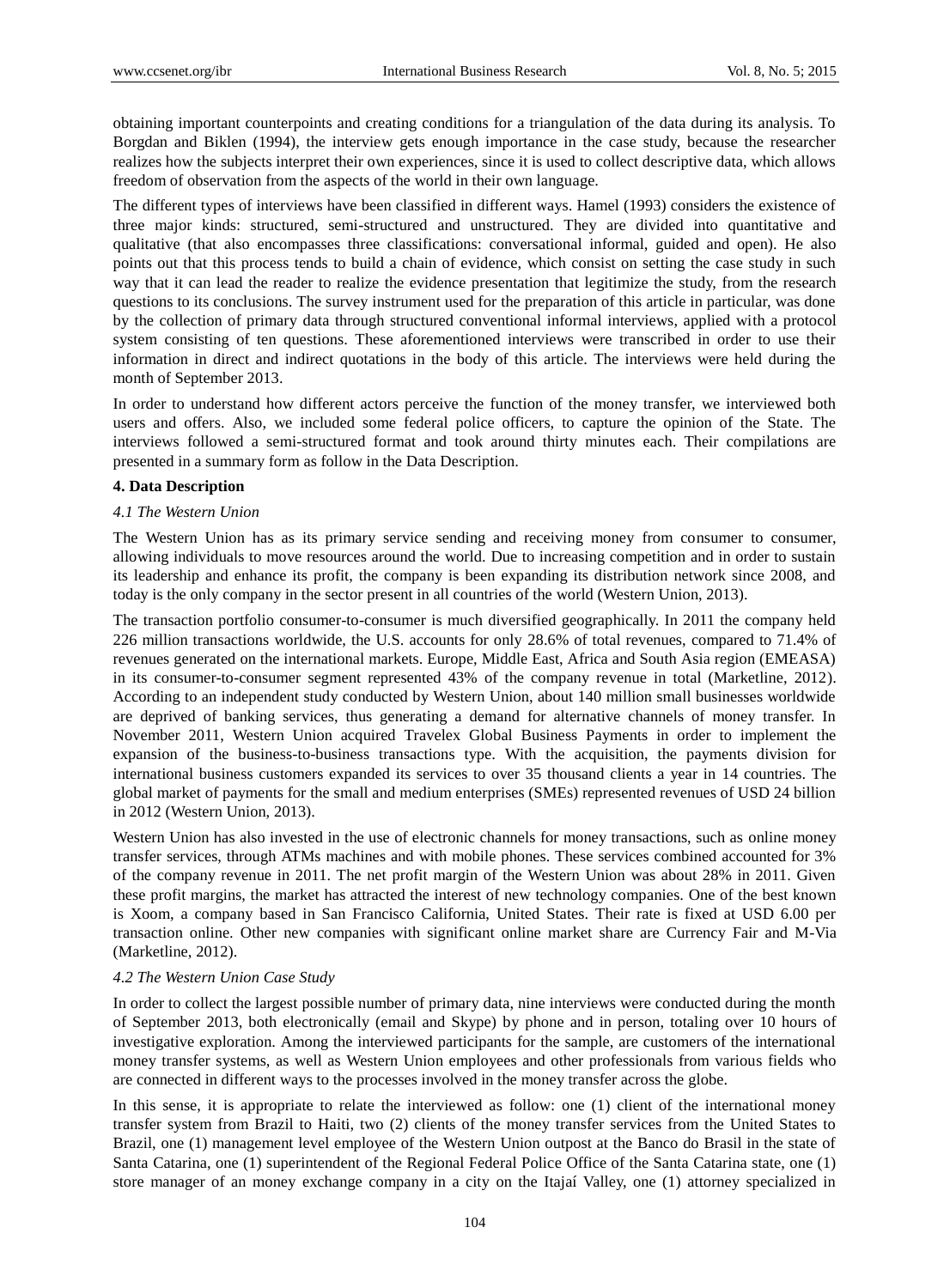immigration law of the United States, one (1) Bank of America customer service manager in the United States, as well as one (1) Western Union employee in the United States. The interviews conducted in English were transcribed in full.

With the view to make it possible to maintain the impartiality and sincerity of the interviewed, it was offered to those the confidentiality of their identities, this was the option adopted by the large majority. For these cases, some real names have been changed or abbreviated, as well as how and where the interviews were actually conducted, in order to avoid situations of conflict or discomfort to the interviewed. The responses allowed verifying, in a direct and indirect way their involvement and feedback about the social role that the Western Union services offers. The description of the relationships and information obtained during the interviews are minutely detailed as follow.

Due to the increasing global migration process, Brazil has experienced a greater flow of foreigners. Among these many migrants coming to the country with the hope of a better life is Ronue, a 26 year old Haitian who lives for about two years in Itajaí, Santa Catarina. He is from the city of Les Cayes, located in the South where he was a math high school teacher. As a result of the 2010 earthquake, many schools were closed due to lack of government funding. Ronue lost his job and began the search for a new opportunity. It was then that he learned about the agreement between Brazil and Haiti, which began offering refugee visas to all those who wanted to work, had a high school degree and could pay for their own travel expenses.

Ronue's grandmother then offered him help, selling her own house for USD 3,000.00 enough only for the plane tickets and needed documents. After a few days in the city of Brasileia in state of Acre, the main entry route of Haitians in the country, he was selected along with a large group by a recruiter of a construction company from São Paulo to work at one of their construction sites in the state of Santa Catarina. More recently, Ronue realized that in a port city he could use his math skills to get a job in the shipbuilding industry, and switched his bricklayer work for the structural calculations of ships, starting as a student in a technical course at the University Vale do Itaja í UNIVALI. Since he received his first paycheck, Ronue have been sending money every month to his family in Haiti. When asked about how he was doing these transfers, he said with some accent, "*now I do it through Western Union, because I have the documents, before it was much more difficult and risky.*" A question arises with this statement, what are these documents that Ronue is referring to?

According to Eli, superintendent of the Federal Police Regional Office in Santa Catarina, *"for each country and therefore its citizens is reserved an administrative treatment regarding their entry and stay in Brazil. For Haiti, is necessary to apply for a refugee visa at the Brazilian consulate. Once the migrant enters in Brazil, this person needs to present itself to the Federal Police to register its visa in our foreign control federal system. This procedure is required to perform any renewal process, once that their visa is valid for only 6 months. This update needs to be done periodically until their residence permit is issued, this procedure usually takes on average about 2 years, based on the protocols recorded in Itajaí. Another document that is automatically generated from this process is the Foreigner National Register (RNE), similar to General Registry (RG), with which it is possible to have issued the Registry of Physical Persons (CPF)"* he explained.

"*According to Brazilian law, all foreign exchange transactions carried out in the country must be registered and can only be performed by an accredited financial institution insured by the Central Bank or its agents*" says Mauro, exchange sector manager at the Banco do Brasil agency of a city of Santa Catarina. Since 2007, Banco do Brasil offers the services of sending and receiving money via Western Union. He complements by saying that *"to have currencies sent abroad, you must need to have an current account at Banco do Brasil, prove account activity for a period of at least 3 months, provide the RNE and CPF numbers and the passport with a permanent visa."* Mauro also explains that this regulation is required by the Central Bank in the terms of the National Financial System Registry (CCS). *"Those who do not have the permanent visa in their passport cannot send money abroad, they can only open a bank account. As for receiving money from other countries, is not necessary to be an account holder at the bank, the only document required for the money looting is the passport with or without a visa. In both cases, it is not necessary to prove the origin of money in transfers that are not exceeding USD 3,000.00 per transaction"* completes.

Mauro describes step by step of how the process of sending money overseas actually occurs, indicating that this model is followed by all banks operating through Western Union within the national territory. *"The applicant must come to the bank agency armed with their passport with a residence permit visa, their account number, country of destination of the money, value to be sent and the recipient's full name. After the transaction is performed a Payment Order called OrPag is generated by the Western Union system, which then creates a check number or MTCN, that is given to the client as a receipt of the transaction. The MTCN number, as well as the*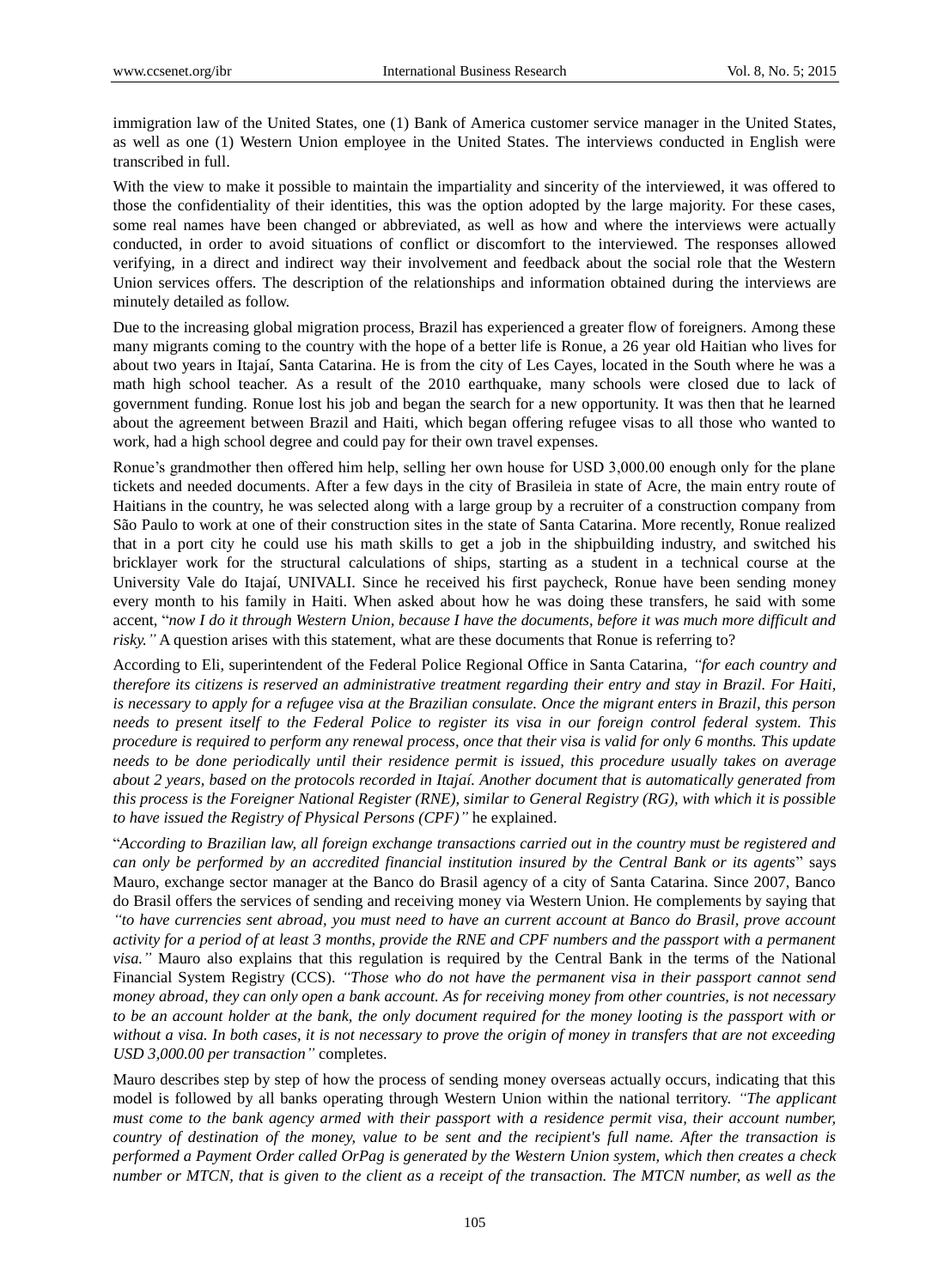*recipient's passport for identification is required for the released of the money by the receiving bank. The service charges are calculated according to the value to be sent and the dollar exchange rate, since the transaction involves currency conversion."*

Mauro believes that because of this, the service fees varies greatly but typically the higher that the value to be sent is, the lower the percentage rate charged. For example, considering the Dollar exchange rate to be of USD 2.26 for an money transfer of BRL 500,00 that will be a cost of BRL 41,00 (about 8.2% of the amount sent), a money transfer of BRL 1.000,00 would cost BRL 48.00 (about 4.8%), to send BRL 3.000,00 the charge is of BRL 71,00 (approximately 2.37%). Despite the consider high cost for many, Mauro assures that *"the majority of foreigners but also most Brazilians that are seeking this type service, show clear preference for Western Union and the Banco do Brasil to effect these transactions. Some of them come here because they trust the bank itself, others because they already knew Western Union in their countries."*

Mauro also reveals that the social profile of its clients is mostly lower middle, and says to believe that the international money transfer services help many families around the world adding that *"here in the region, they are people who look for us to send money to very poor countries, and there are also those who come to receive help from relatives that are working in other countries primarily the United States, England and Germany. For most people who use this service regularly, the money seems to be essential to their survival."* Thus he states his opinion about the social function of these transfers: *"I believe that the engagement of the company in this direction is due to the fact that it is the only one in this market to be present in most countries, giving access to a service to those who would otherwise not have it. Despite never seen any company marketing promoting this matter, I think that this activity generates social inclusion and hope to many people. I cannot tell if this type of service generates an increase of migration flow worldwide, but I believe that people first look for a better life, and then think of a way to help their families"* completes Mauro.

Working for about 5 years as a store manager of a currency exchange franchise, Rafael, 35 years old, identifies many of these cases explaining that *"as most organizations that operate with money exchange, we offer a range of services such as the purchase or exchange of currencies in cash, exchange of checks issued abroad in to domestic currency, international remittances, and also the international prepaid card (commonly known as VTM - Visa Travel Money) through which you can make withdrawals abroad at ATMs and also make purchases at any location that accepts Visa or Master Card. The money is available on this card within 24 hours through a deposit made in any of our locations, or by a bank deposit into to the franchisee's account. This card is valid for 3 years with costs of 3.5% to 5.5% conversion rate (the percentage is calculated in USD) plus an ATM withdrawal fee of USD 2.50 per transaction."*

Ronue reports how his financial aid has been crucial to his family. *"For about one year, I have been sending BRL 500,00 every month. The local currency in Haiti is the Gourde (HTG). On average BRL 1.00 is worth about HTG*  19.70. This amount is enough for my family, who are of 6 people to live. Without this money they would starve, *because with what they earn today they can only pay the rent. The rest of what I gain, I use to keep me and my wife here, and any little spare we safe to first bring my children and then my 3 brothers".* When asked about his view on the social role of the Western Union services, Ronue says "*I think that if the company really wanted to have a social interaction, it would not require so many documents of those who need to help their families. Who perceives these social issues are those that use the system, not those who offer"*. Each country seems to offer a different reality for their migrants, and therefore, the Western Union services reflect this issue.

According to Leslie, a store manager that represents Western Union in the city of Lowell, Massachusetts for about 5 and a half years perceives a different reality "*the large number of migrants living in the city maintain the store one of the busiest in the region. Lowell is a historical city, where the American industrial evolution began, and so today there are here many industries and low skilled jobs, which ends up attracting people from around the world. Many Brazilians used to come here every week but many of them already went back to their country, now most of our customers continue to be Mexicans and Indians but mostly the immigrants from Portugal and Laos*".

But for some, sending money abroad has other purposes, such as medical treatments, capital for new businesses and the acquisition of assets in their countries of origin. This is the case of Vanessa, a 34 year old Brazilian migrant who has lived in Switzerland for three years and now lives in the United States for over 10 years to where part of her family migrated. Apart of not having interest in returning to Brazil, for about seven years Vanessa sent money through Western Union to a person that was responsible for the finances of a construction company in which she acquired an apartment in her hometown of Belo Horizonte, Minas Gerais. *"I was illegal and always afraid that my immigration process did not work out and I end up being deported from the country,*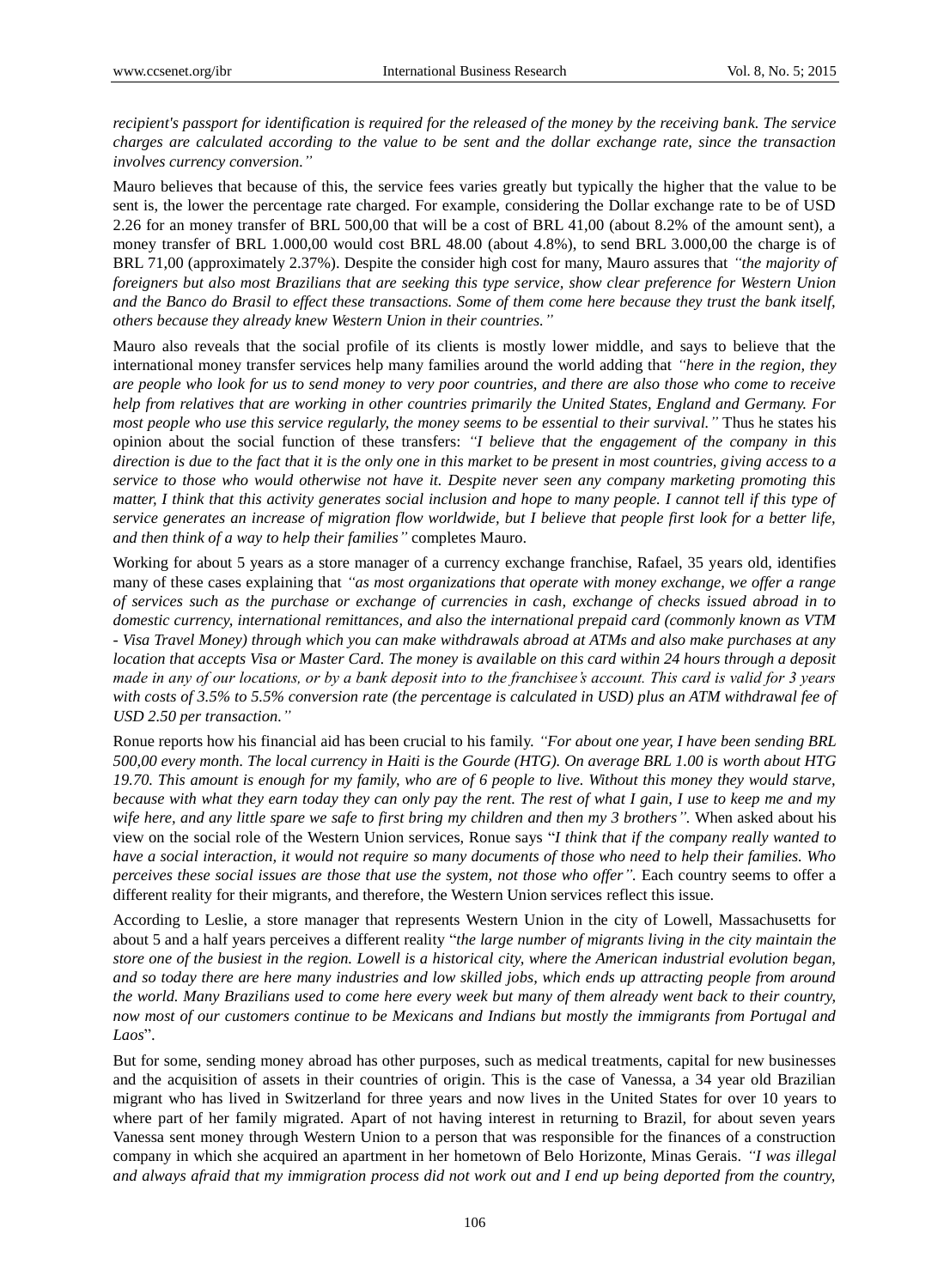*so I looked for a way to at least have a place to live in Brazil if that happened. When the deal was done, I still had no bank account in the United States and then I decided that the easiest and secure way to make payments would be through Western Union."*

When she lived in Switzerland, the Western Union money transfer service was also used to help her family that was still in Brazil. She opines about the Western Union social role by saying *"I think this service offers the possibility for migrants to fulfill their main task when they decided to leave their countries, which is to have a better life and help their families. If I had not had that option, much of what I have achieved, even during the entire period that I was illegal, it would not have been possible. The only difference between Western Union and the other companies that make money transfer is that it is the best known one and does not require documents. But to me, this fact does not necessarily represent a social function, because they charge, and well, for their services"* reveals. For now over three years, Vanessa became a legal citizen and the apartment she have purchased in Brazil is rented through an real estate agent of which, as part of an agreement, send her the rent money every month by Western Union.

Although today Vanessa has a bank account, she says to still prefer to use the Western Union services to avoid paying taxes and bank fees. Let's explore the details on the bank sector current standards in the United States. "*Today to open an bank account in any state of the United States you must submit some basic documents such as the Social Security Number, proof of residence, and Driver's License. If you are not a driver, is also accepted the Identity Card or the American Passport*" summarizes Robert, customer service manager at the Bank of America branch in the city of Nashua, New Hampshire "*They are very few immigrants coming to the bank that possess these documents, some have copies and fake numbers. By the state law we should call the police, but we don't, we only refuse the application. Most of them are workers just like we are, but desperate*. When asked about the fees and bank charges Robert states that "*the costs for the international money transfer is based on the amount evolved, but it usually has a 5% charge based on the full amount. Regarding the taxes, any value received from abroad through a bank account must be demonstrated for the IRS (Income Revenue Service) at the income tax calculation for that year*" completes.

In this sense, it is relevant to identify the documents mentioned by Robert, as well as its use and the complexity involved to acquire them. Stephen is a lawyer specialized in migration law in the city of Cambridge, Massachusetts for 13 years. He explains that "*the Social Security Number is a very important document because it is used as a way of identification in both public and private agencies, as well as a document needed for any one that is part of the working force in America. The employer must enter the Social Security Number into a governmental website upon the hiring process, the system then verify if the number is real along with other important set of information of the candidate. Normally this document is only obtained through the procedures involved in the legalization process that originate the Green Card. Unfortunately, very few people have access to the legalization today, as most of the immigration laws were banned in the country since 2003, due to the various legal changes that took place after the attacks of September 11, 2001. The Driver's License, as well as the Identity Card can only be possessed by those who have the Social Security Number. To be eligible to an American passport, the immigrant must already have a Green Card, attest other specific requirements as well as open a process with the aim of a lawyer to become an American Citizen. An immigration process can take up to 10 years and its complexity and cost will depend on matters as the present immigration status, country of origin, criminal background, among other legal details*".

For Thiago, a Brazilian migrant established in the United States, the difficulties faced by migrants involve other two main factors: luck and educational level. Thiago was born in Curitiba and as soon as he graduated in computer science, he went to America with the dream of becoming a successful programming engineer in the famous Silicon Valley (northern region of the state of California, United States) one of the most important technological centers in the world. Thiago says that *"since I started working I knew that to stay in America I would have to be legal, then with the help of the company that hired me, we used a loophole in the law that still existed. Then I searched for a migration lawyer and spent a lot of money, it took many years but I was lucky"*. Thiago has been responsible of paying for the expensive medical treatments that his mother is been undertaking in Brazil, stating that *"without that money she would probably be in a much worse medical condition."* Thiago also financially helped his father to open his own business, after the company he worked for many years closed its doors in 2007.

Regarding the social role of cash transfers companies, Thiago think that this service not only helps people and their families, but the city and entire regions in many countries, and this alone should influence the reduction of the charges, which does not occur. When asked about the profile of the public that usually use the same money transfer service that he now uses, Thiago expressed his opinion by saying that *"users of this system in general*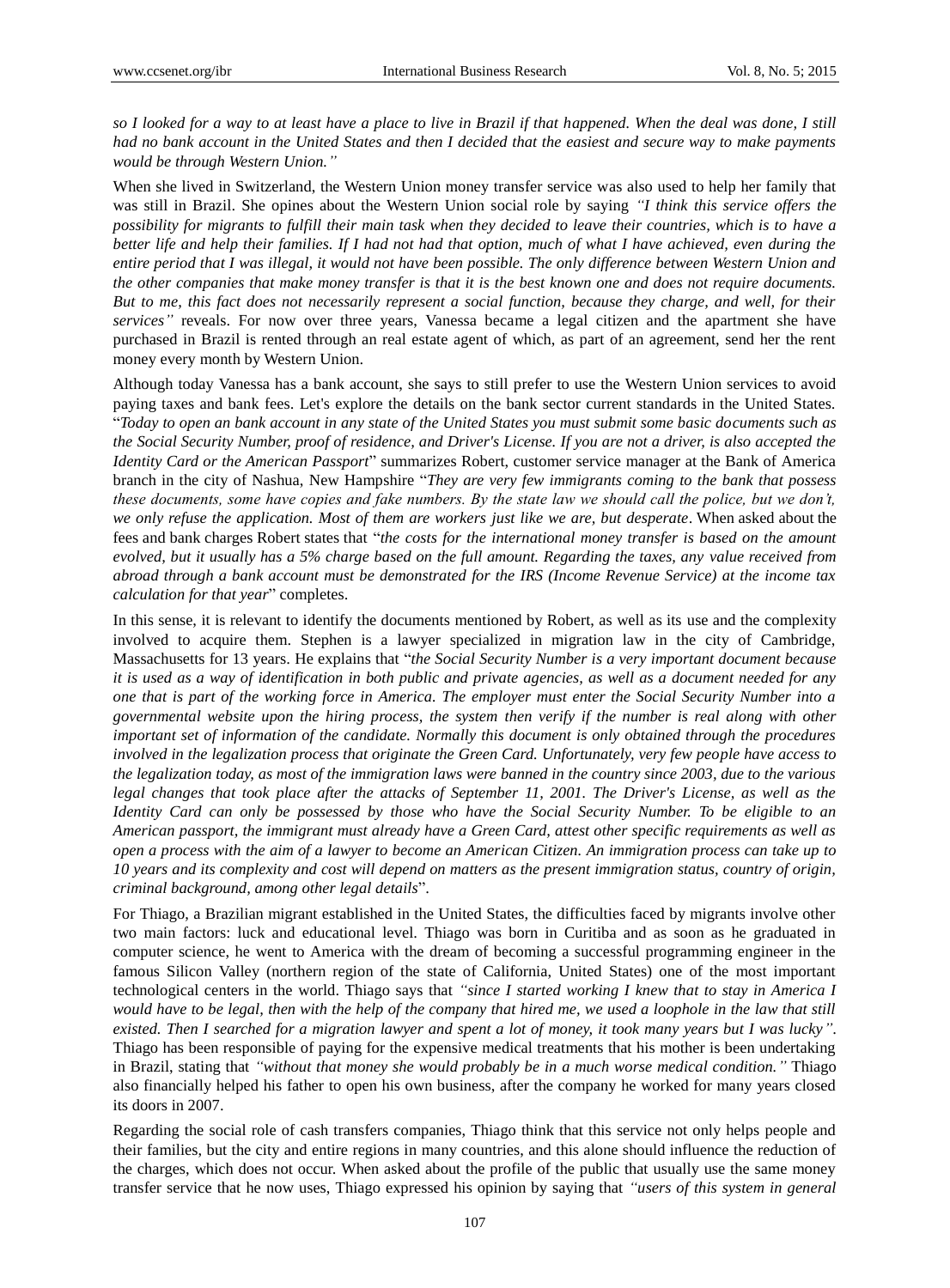*have a good education level, most of the ones I know have been living here for a long time, because they need have all the documents required, a bank account as well as access and knowledge of the basic functions of a computer."*

In this sense, Leslie explains in more detail how Western Union operates in the United States. "*Basically any financial service provider can request to represent the Western Union in a particular region in exchange for profit sharing. All of the transaction exchange and control is done between the Department of Financial Institutions and Western Union Corporation. In recent years, the money transfer services have been diversified and are now over 10 different types from online payments to phone transfers. However the most popular way of sending money abroad still remains the one were the customer come to the store with cash and our system send it to a bank abroad, where the recipient does not need to have a bank account, only the MTCN (Money Transfer Code Number) to pick up the money at its destiny*". Regarding the money transfer fee charged by Western Union, Leslie says that "*it does depend of the amount, the country to where is to be send and the form of how the money will be transfer. If you are sending USD 500.00 to Brazil by the most common method for example, the charge will be of USD 8.00. If you are sending the same amount by phone (with an American issued credit or debit card) the fee is USD 20.00, if this transfer is done online the charge is USD 10.00*".

When questioned about the documents that the company requires to its customers at the Western Union service location, Leslie details that: "*for the money transfer process to other countries the only document required by us is the passport (it can be any passport with our without a visa) so that we can verify that the name and its number is filled in correctly at the standard money transfer form along with other basic information such as address, amount to be sent and signature. For the recipient, the customer must inform the name of the receiver, bank, amount and the country. I don't how this process works in other countries, but here most of our customers don't have any other document beside their passport*". Regarding her opinion about the Western Union social role, Leslie says that "*I personally don't know if Western Union operates in the market in this sense, since it only provides a money transfer service. If that brings benefits to people in some way, that is just a consequence of what it provides and not the main focus of the company*". She completes affirming that "*although I hear every day many different stories of how the money is important for those who is receiving it somewhere in the world, I don't consider the Western Union operation to be different from any other company, where the objective is always the same: profit*".

### **5. Final Considerations**

This article revolved around the Western Union case, its correlation with the migration socioeconomic impacts in order to explore whether the interviewed of this study perceived this money transfer services as a social function. Were questioned on the subject users as well as services providers and others connected to the system. The respondents were mostly from different nationalities, which contributed greatly to the richness of data due to the various perspectives that their realities provided on the subject. In order to maintain the fidelity of their opinions, the passages were compiled in the language in which the interview took place.

According to most interviewed, migrant workers are the target public of the money transfer services, once they need a way in which allows them to transfer money to their countries of origin. In this sense, is been growing the demand for companies to operate in this market, such as Western Union that it is pointed out as a choice of 2 out of 3 system users responders. They pointed out the tradition of the brand, the large number of available physical service locations and the trust on the services, were the reasons for the choice. The issues related to the little demand for immigration documents, notably in the United States, were also highlighted as a positive differential.

Through the interviews, it was also possible to identify a profile regarding the social class of the majority of the services users provided by Western Union as medium low or low class workers, which is largely made up of young adults from developing or underdeveloped countries. In this sense, the wide range of services offered by the electronic transfer systems fails to meet many of these migrants, who mostly do not have the knowledge required for their use, as familiarity with other languages (such as English) and computing basics. This matter seems to relate the users preference to the services offered at the Western Union physical locations as some of the elements resulting from the social origin of most of the migrants; the low level of education.

Another element investigated through the interviews were the obstacles imposed by both the banking and exchange standards adopted by each country to companies that provide money transfer services, as well as the migration laws prevalent in the countries where these migrants work. Each country has specific migration laws that impact the lives of these migrants and also their families. This issue affects various aspects, not only the Western Union operation in every region of the world, but also enables the access to their services to a quite specific public. Generally these clients do not have the necessary migration documents to perform international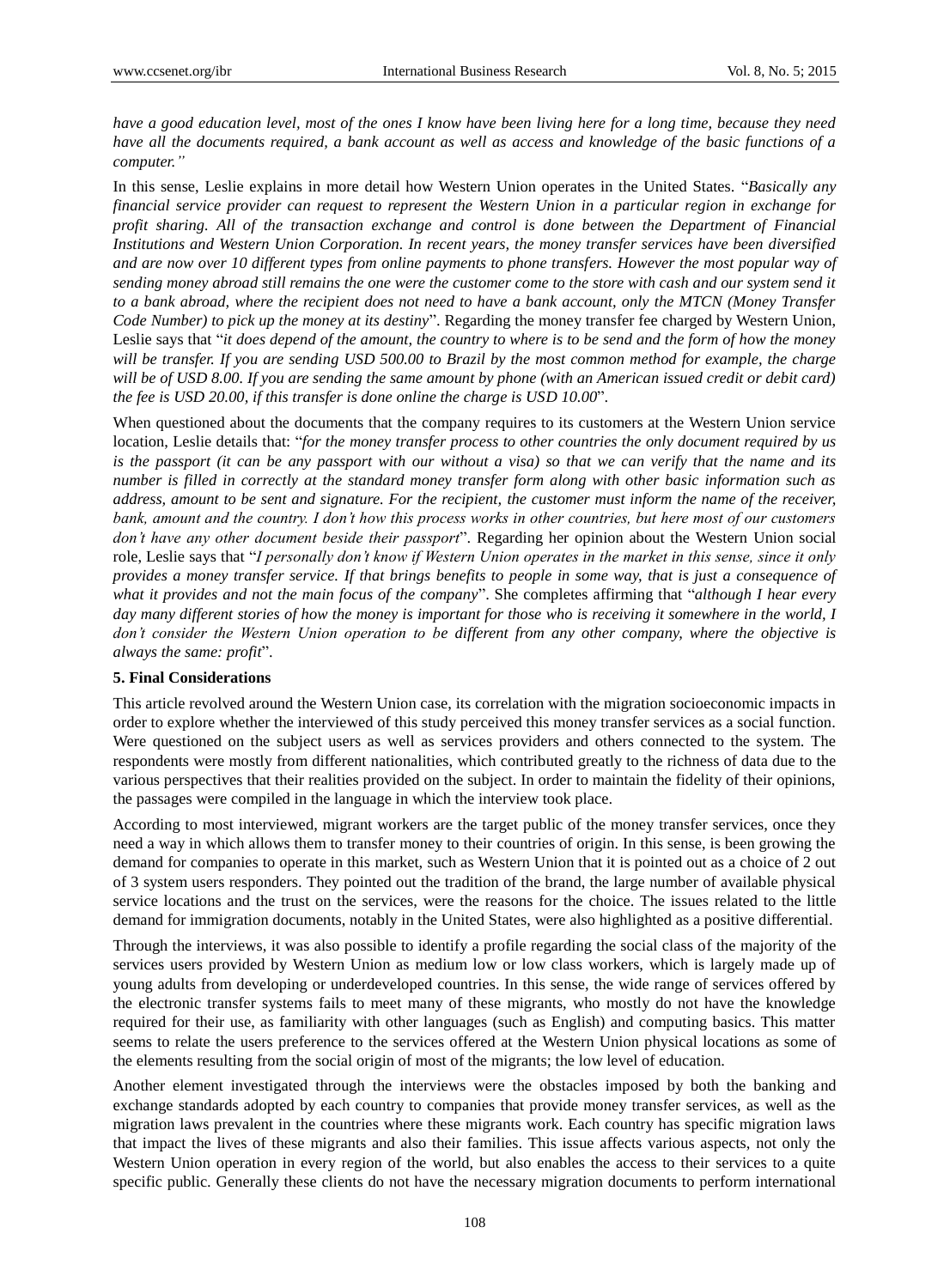money transfers through other means, so they tend to seek the Western Union services, especially in the United States where the legislation for this type of service seems simple enough, not imposing more specific requirements mainly to migrants. Due to the financial differentiated policies in Brazil, the users of the system must meet a high requirements based on their adapted operation model, notably regarding to the presentation of immigration documents, exigency of a bank account and the need to use its services through a banking institution (most commonly) or with an authorized agent, that still have very few service locations available.

In this scenario, the opinion of the interviewed regarding the social role of the international money transfer service explored more aspects of the issue that it had been previously considered. In general, it was understood that the Western Union operation differs significantly depending on the country where the interviewed live and their particular realities, but the high fee cost to perform the transfers seemed to be common criticism among the respondents. Another important point concerns was the financial and migration laws adopted by each country, impacting the access to this service. These aspects were essential to determine that from the point of view of the migrant, the services offered by Western Union promote a social function, which for many is the only way to transfer money and thereby improve the living conditions of their families, cities and in some cases entire countries.

However, this is not the reality when the same question is asked to those more directly involved on the Western Union activities. They stated that the company did not interpreter its operation as a mean for developing or even having any social role, but simply as a company that provides a needed service, for which the demand is growing every year and like any other organization is clearly aimed for profit. All these interviewed, as well as the system users perceive this social function through their day-to-day experiences, but this is an individual interpretation and does not seem to meet the inner vision of the company.

It thus was interpreted that Western Union does not recognize the social impact that causes to its customers worldwide, a competence which could be related to the application of means to further facilitate access to their services. The social function of the company could be easily disclosed as an important part to its market niche, what could induce this type of service to obtain a different legal treatment, thus decreasing the bureaucratization of its system.

Talking about money is frequently hard and uncomfortable for some people and in this research was not different. We knowledge this as one of the major limitations of the article, especially when interviewing the foreign workers, who took the research with some distrust. Also, our research is limited to a very small geographic area. Finally, we generalize a company and population by interviewing a very small number of people, that doesn  $t$ necessarily represents the common opinion. In order to improve this research, we would like to recommend a broader range of interviews. Also, data could get some quantitative approach to investigate for some hidden patterns. Finally, a cross-country research would be a great source of comparative analysis.

### **References**

- Antunes, L. (n. d). *Eles migram a Western Union ganha.* Retrieved June 2013 from http://exame.abril.com.br/revista-exame.edicoes/0910/noticias
- Barreto, A. (2005). *Globalização e migrações.* Lisboa: Instituto de Ciências Sociais da Universidade de Lisboa.
- Bradley, S. (2010). *Migrantes enviam bilhões aos países de origem.* Retrieved from http://www.swissinfo.ch/por/especiais
- Bogdan, R., & Biklen, S. K. (1994). *Investigação qualitativa em educação: Uma introdução à teoria e aos métodos*. Porto [Portugal]: PORTO.
- Bell, J. F. (1982). *Historia do pensamento econômico* (3rd ed.). Rio de Janeiro: ZAHAR.
- Chade, J. (n. d). *Europa vive maior êxodo em 50 anos.* Retrieved June, 2013 from http://www.estadao.com.br/noticias/impresso,europa-vive-maior-exodo-em-50-anos,1028653,0.htm
- Costa, R. H. (n. d). *Regional-global: Dilemas da região e da regionalização na geografia contemporânea.* Rio de Janeiro, RJ: Bertrand Brasil.
- Cruz, T. B. (n. d). *Centro Scalabriniano de Estudos Migratórios – CSEM*. Retrieved April, 2013from http://www.csem.org.br/artigos/artigos
- Fiori, J. L. (2007). *O poder global e a nova geopolítica das nações* (1st ed.). São Paulo, SP: Boitempo.
- Huberman, L. (1982). *Historia da riqueza do homem* (18th ed.). Rio de Janeiro: ZAHAR.
- Itamaraty. (n. d). *Ministério das relações exteriores*. Retrieved July, 2013 from http://itamaraty.gov.br